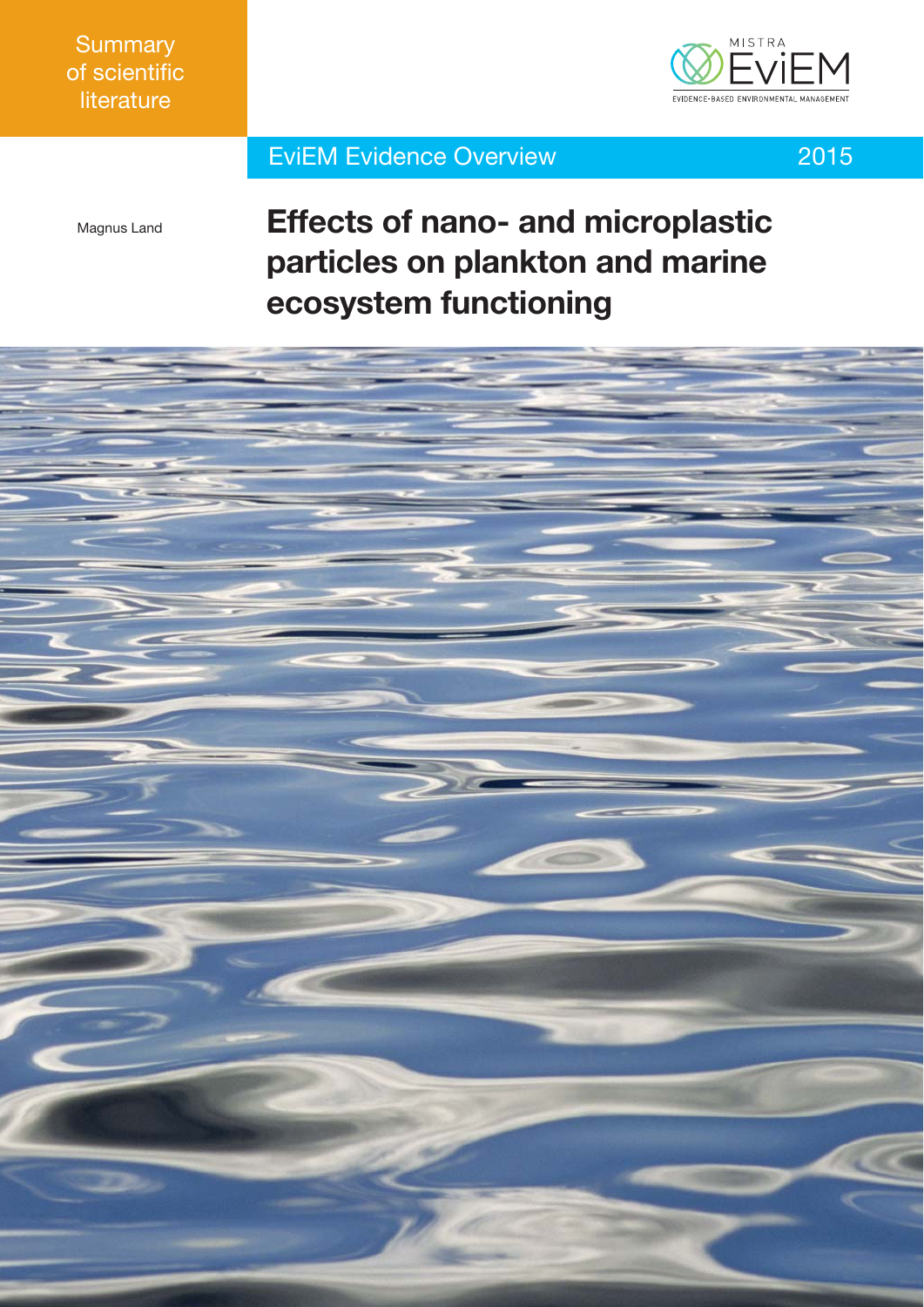M. Land (2015): **Effects of nano- and microplastic particles on plankton and marine ecosystem functioning. An Evidence Overview.** EviEM, Stockholm.

Printed by: US-AB, Stockholm, 2015

Cover photo: Steven Zeff / Azote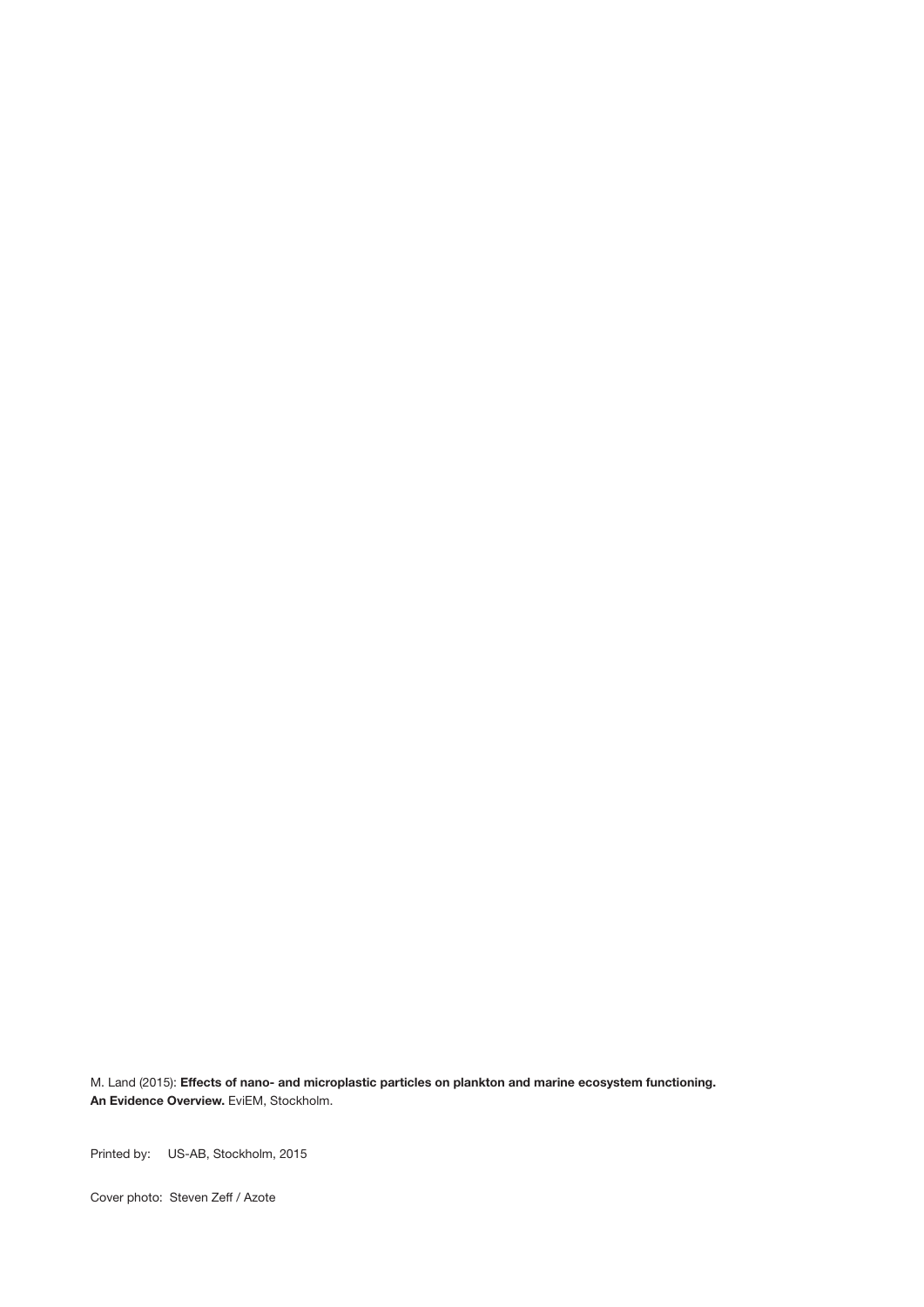# Effects of nano- and microplastic particles on plankton and marine ecosystem functioning

An Evidence Overview

**Magnus Land**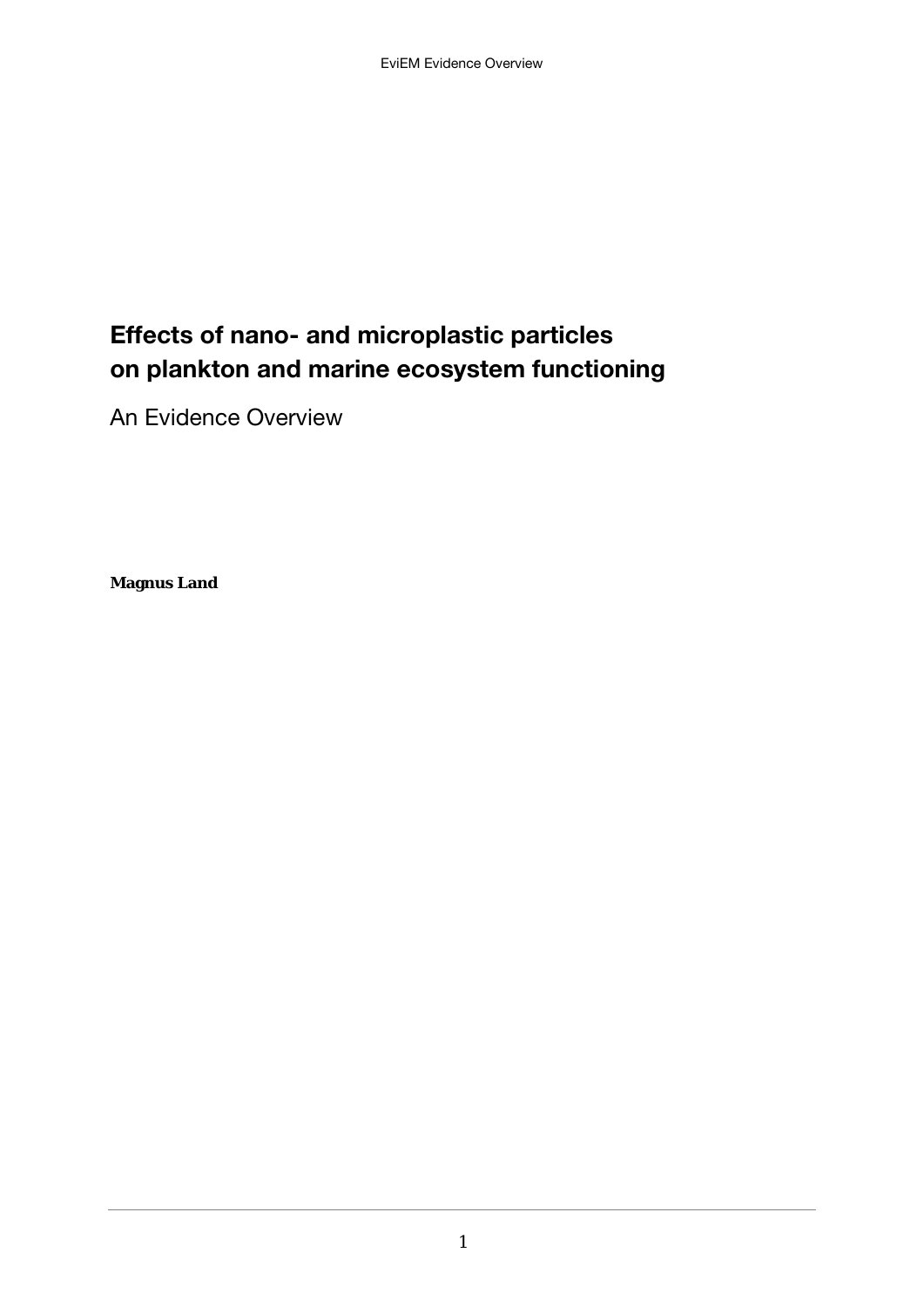#### Abstract

Very small plastic particles are ubiquitous in the marine environment and have recently become a growing concern. Microplastics (often defined as < 5 mm) may affect marine biota in several ways: physically, by blocking or in other ways disturbing vital organs (e.g., feeding apparatus); chemically, by leaching toxic pollutants; or acting as hard substrates for rafting communities. Almost all of the field studies of microplastics in the marine environment found in this pilot study are dedicated to investigating the occurrence of microplastics rather than its effects on marine biota. However, several authors discuss potential effects and express an urgent need to study such effects. Recently, a limited number of laboratory studies investigating effects of small plastic particles on biota have been published. At present, a systematic review of this issue is not recommended due to the disparate nature and small amount of existing evidence.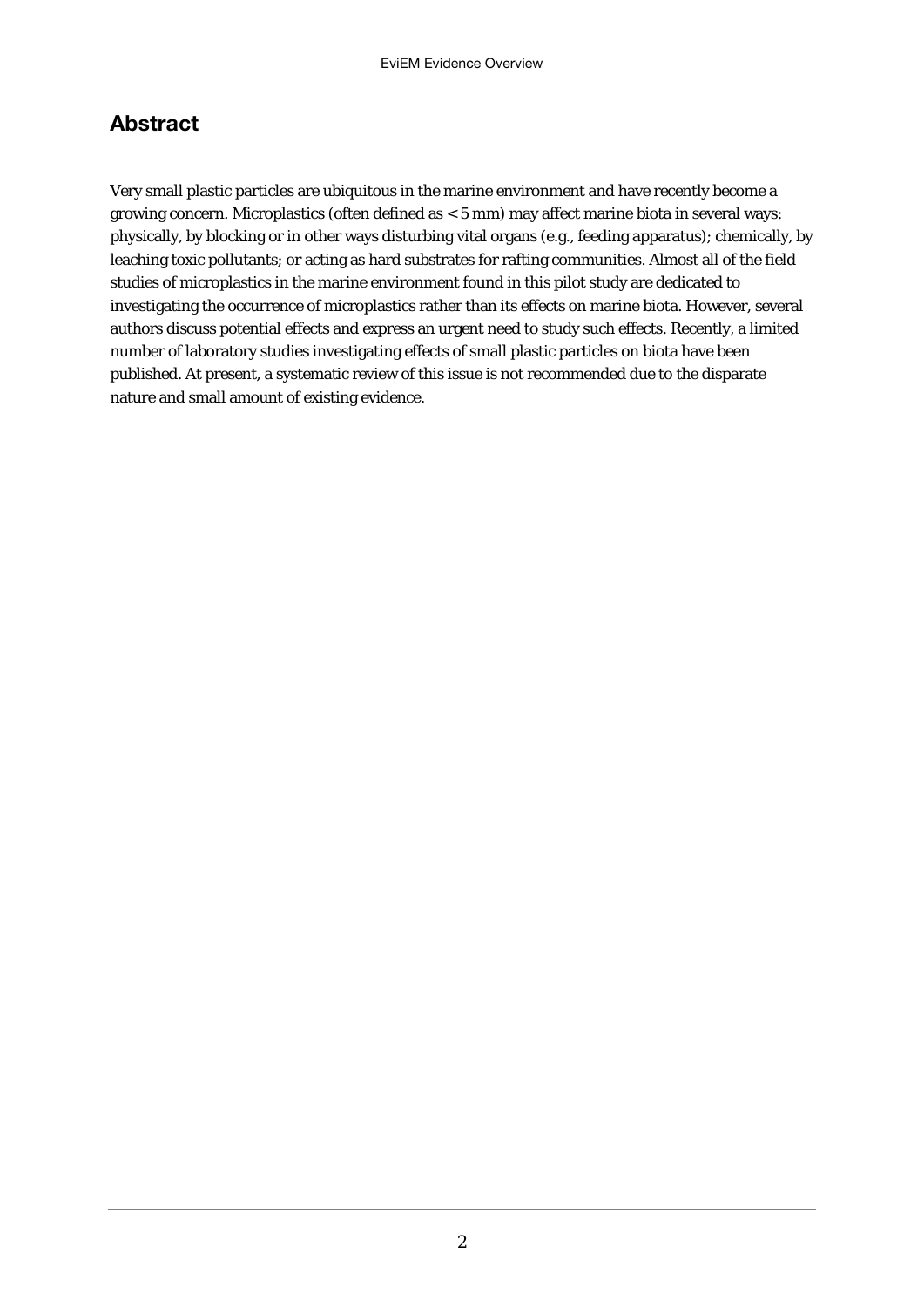#### **Background**

Plastic is one of the most used and versatile materials in the world. The global production in 2012 was 288 million metric tons (PlasticsEurope, 2013), and the distribution between the major polymers in 2007 was: polypropylene (PP), 24%; polyethylene (PE), 21%; and polyvinylchloride (PVC), 19% (Andrady, 2011). As a direct consequence of the extensive use of plastics in modern society, large amounts of plastic waste end up in the oceans. The sources of marine plastic pollution can be categorised into four major groups: tourism-related litter at the coast, sewage-related debris, fishingrelated debris, and wastes from ships and boats (Allsopp et al., 2006). It is estimated that 20% of marine plastic debris comes from ocean-based sources, while around 80% derives from land-based sources (Allsopp et al., 2006). Jambeck et al. (2015) calculated that 4.8 to 12.7 million metric tons entered the ocean from 192 coastal countries in 2010 alone.

The size of plastic particles in the marine environment range from nano-scale fragments  $\left($   $\lt$  1  $\text{µm}$ ) to very large objects. Most plastics show high resistance to aging and minimal biological degradation. When exposed to UVB radiation in sunlight, the oxidative properties of the atmosphere and the hydrolytic properties of seawater, these polymers become brittle, and break into smaller and smaller pieces (Moore, 2008). This fragmentation may also be enhanced through wave action and sand grinding (Eriksson and Burton, 2003). Thus, even if the input of plastics to the oceans were to be terminated, which is unlikely within the foreseeable future, the amount of very small plastic particles in the marine environment could be expected to increase. There is little doubt that nanoscale particles are produced during weathering of plastics debris (Andrady, 2011). However, nanoparticles in air and water readily agglomerate into larger clusters or loose aggregates with other material. Nanoparticles incorporated in these aggregates can still be ingested by filter feeders (Ward and Kach, 2009) but it is not known if they will have the same physiological impact as the primary nanoparticles (Andrady, 2011).

Hidalgo-Ruz et al. (2012) classified the origin of microplastics (< 5 mm) in primary sources, including manufactured plastics of microscopic size (e.g., scrubbers in cosmetics and soaps or precursors for manufactured plastic products) and in secondary sources, such as plastics debris derived from the breakdown of larger plastic products. At present most microplastics in the marine environment originate from secondary rather than primary sources. While plastic pellets were very abundant between the 1970s and 1990s, their proportions seem to have decreased in recent years (Hidalgo-Ruz et al., 2012).

Today, plastics have been found in most marine habitats. Around 46% of plastics are buoyant and remain so until they are washed up on shore, or alternatively accumulate epifauna (Murray and Cowie, 2011) or increase in density due to weathering and bio-fouling (Hidalgo-Ruz et al., 2012), and sink. Vertical transportation of microplastics may be facilitated by wind-driven mixing (Kukulka et al., 2012) or through ingestion by organisms. In fact, microplastics are present in top sediment layers even at the deep-sea floor (Van Cauwenberghe et al., 2013). Some of these deep-sea sediments are situated at depths of 5000 m.

The abundance of microplastic particles in water samples taken using zooplankton nets (mesh openings 280−505 μm) from the coastal and open ocean in the Atlantic and Pacific have been reported in the range of 0-32.8 particles/m<sup>3</sup> (average  $\pm$  SD; 1.9  $\pm$  5.3 particles/m<sup>3</sup>), which is similar to the range of 0.4-54.5 particles/m3 sampled off the southern coast of Korea using a Manta trawl net (Song et al.,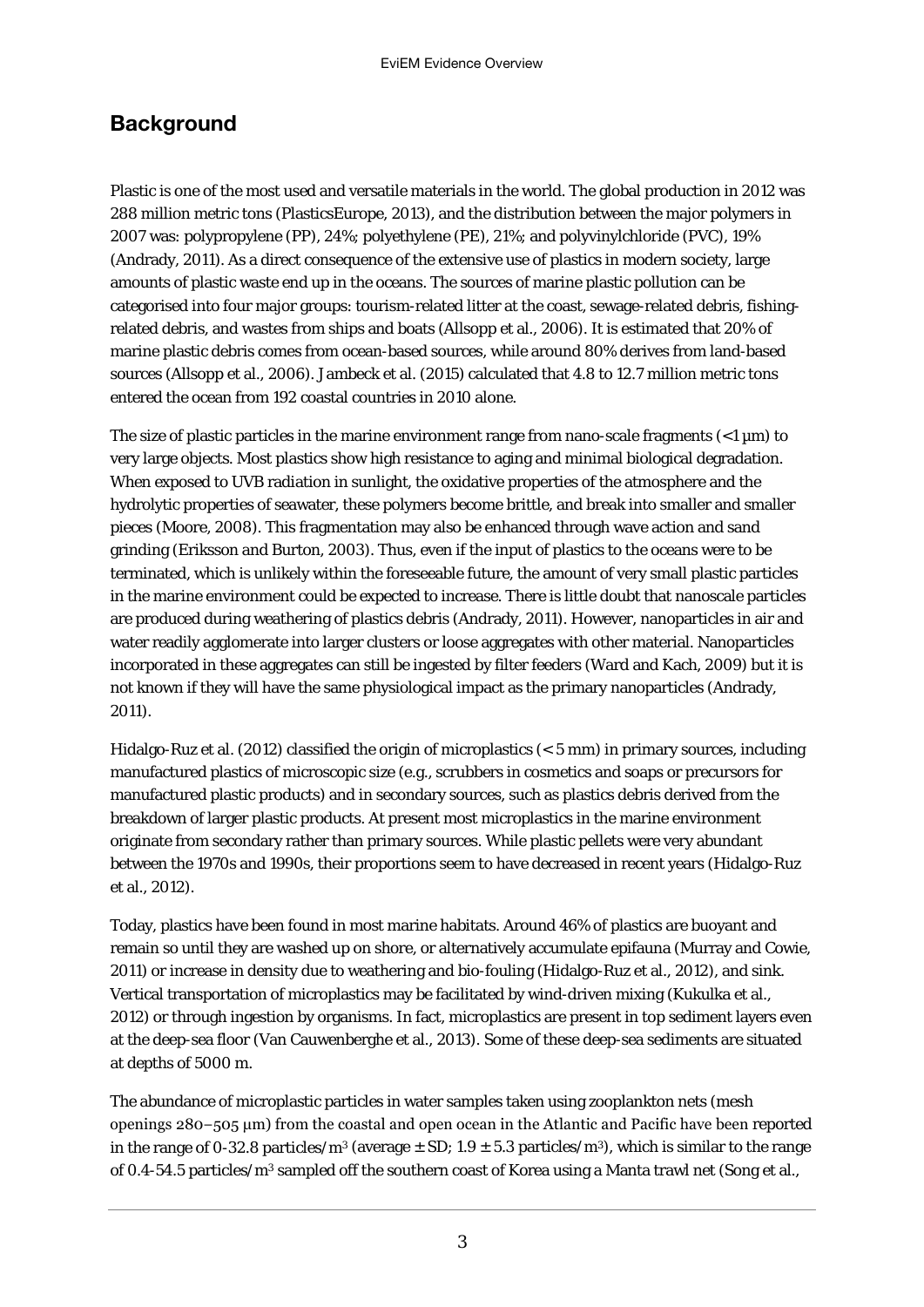2014). In Swedish coastal waters, Norén (2007) captured up to 100 000 times greater concentrations of microplastics with an 80 μm mesh (150-2400 particles/m<sup>3</sup>) than when using a 450 μm mesh (0.01-0.14 particles/m<sup>3</sup>). A very high concentration, 102 000/m<sup>3</sup>, of plastic particles (diam.  $\sim$ 0.5 – 2 mm) was found locally in the harbour outside a polyethylene production plant (Noren, 2007). In another recent Swedish study, the size fractions >10 μm and >300 μm were sampled, and even higher concentrations of microplastics were found in this size range (Norén et al., 2014).

The occurrence of microplastic debris is not restricted to water and sediment, but has also been detected in many marine organisms (Cole et al., 2013). Effects of plastic particles on marine organisms may be caused by the particles themselves as physical entities, or by chemicals released from the particles. The particles may be confused with food and lead to starvation or cause blockage of vital organs. Harmful chemicals can be part of the plastics (as additives), or they can be contaminants adsorbed to the plastic particles. Mato et al. (2000) found that plastic resin pellets play a role in transporting pollutants in marine environments. Studies have shown that plastics can adsorb and transport large quantities of PAH (Teuten et al., 2007) and PCB (Pascall et al., 2005), and that these compounds may be transferred to organisms (Teuten et al., 2009). Rochman et al. (2013) showed that plastic particles act as vectors transferring persistent, bioaccumulative and toxic substances (PBTs) from the water to food webs. In a review article, Engler (2012) concluded that while there is significant uncertainty and complexity in the kinetics and thermodynamics of the interactions, plastic debris may in this way cause adverse effects throughout the marine food web, which includes humans.

Because of the extremely long lifetime of plastic and PBTs in the ocean, prevention strategies are vital for minimising these risks. It should be noted, however, that all organic matter in the ocean may act as vectors for adsorbed organic contaminants, and that the amount transported by plastic particles is only a minute fraction of the total. Contaminants adsorbed by plastic particles would have been present in the oceans regardless of the presence of plastic particles: the plastic particles only contribute the additives. It may thus be argued that adsorbed contaminants are not a problem directly related to plastic particles, and to study effects of these in terms of chemical toxicity, it may be more relevant to focus on the effects of the additives.

The problem of plastic pollution has been recognised in the European Union's Marine Strategy Framework Directive (MSFD), which was adopted in 2008 (European Commission, 2008).

#### Identification of topic and stakeholders

The content of this document was originally produced as a feasibility study for a systematic review. As such it is important that the review question is relevant to stakeholders or users of the review.

At a general stakeholder meeting arranged by Mistra EviEM in 2012, a systematic review of the effects of plastic particles in seawater was suggested by the Swedish Agency for Marine and Water Management (SWAM). SWAM is responsible for the Swedish environmental quality objective "A Balanced Marine Environment, Flourishing Coastal Areas and Archipelagos". Other stakeholders concerned with this topic may include fisheries and conservation organisations and the plastics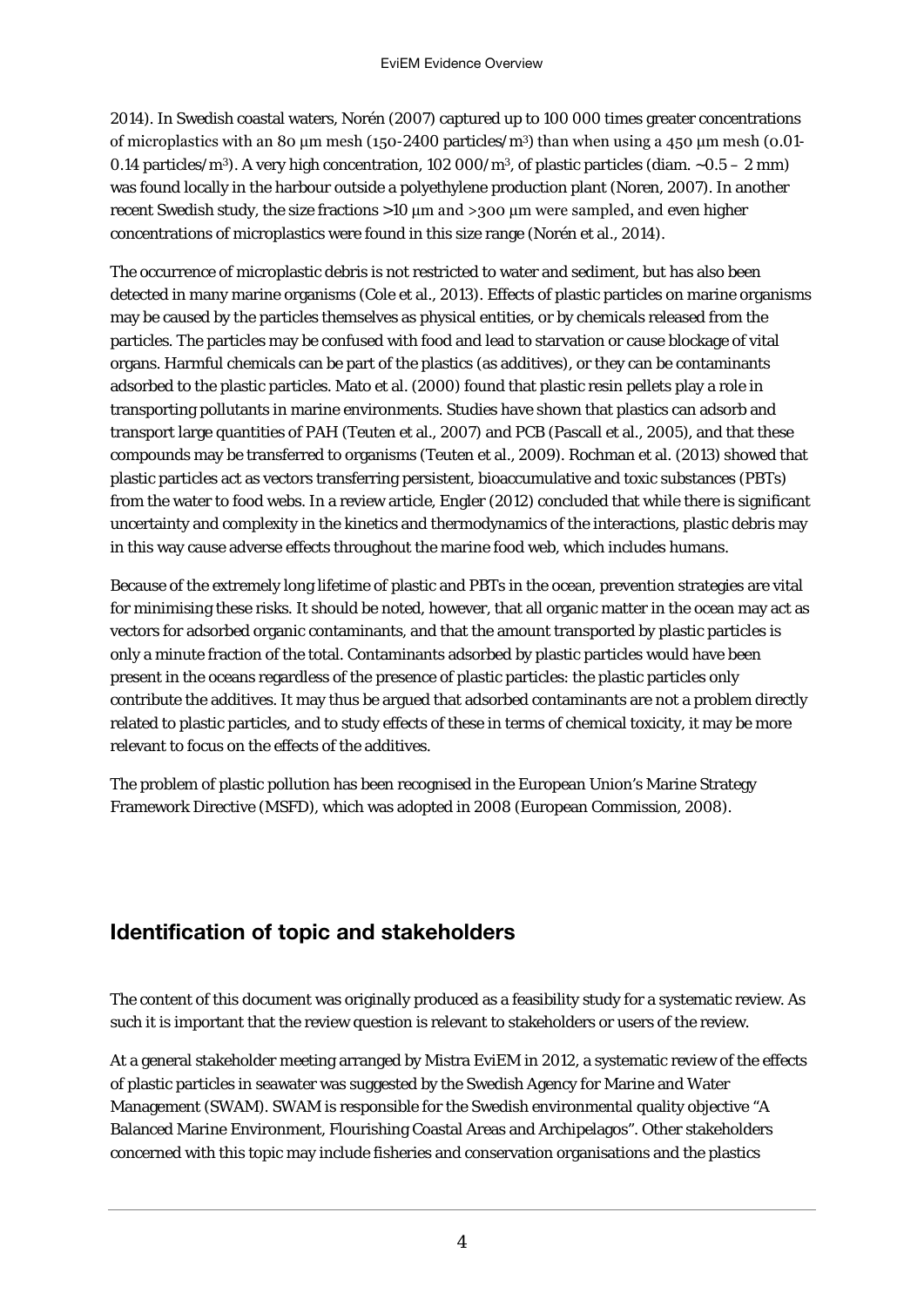industry. Also, especially if knowledge gaps are identified, researchers and research councils may have an interest in an evidence overview of this topic.

Previously, Mistra EviEM published a pilot study where the proposed review question was "What are the effects of plastic particles on growth and mortality of marine organisms?" [\(http:/www.eviem.se/en/publications/pilot-studies/the-effects-of-plastic-particles-in-seawater/\)](http://www.eviem.se/en/publications/pilot-studies/the-effects-of-plastic-particles-in-seawater/). In that pilot study, which was not focused on any particular size fraction of the plastic particles, it was concluded that a considerable amount of published reports exist that review this topic fairly exhaustive, but that most of the published studies report on the occurrence of plastic particles rather than the effects these particles have. The majority of field studies that reported on effects were designed in such a way that they are difficult to synthesize quantitatively (often they were case studies of individual specimens found to have suffered injuries or death from plastic particles). Quite frequently the studies reported on large animals such as dolphins, turtles, and sea birds, whose suffering can be particularly apparent.

In 2014, the Mistra EviEM secretariat was commissioned by the Mistra EviEM Executive Committee to more closely investigate the feasibility of conducting a systematic review of the effects of nanoparticles on smaller organisms, at the base of ecosystems, and on the ecosystems themselves.

#### Phrasing of review question

The word "nanoparticles" implies particle sizes of less than  $1 \mu m$ . Such small particles are rarely described in the literature on plastic pollution. A much more common and generally accepted term is "microplastics", which at the International Research Workshop on the Occurrence, Effects, and Fate of Microplastic Marine Debris in 2008 tentatively was defined as fragments and primary-sourced plastics that are smaller than 5 mm (Arthur et al., 2009). Hidalgo-Ruz et al. (2012) noted that most studies reported two main size ranges of microplastics: (i) 1−500 μm and (ii) 500 μm−5 mm, and recommended that future programs of monitoring continue to distinguish these size fractions.

In Swedish coastal waters, Norén (2007) captured microplastics with mesh sizes of 80 μm and 450 μm. In another recent Swedish study two size fractions were sampled using a 10µm filter or a 300µm filter net (Norén et al., 2014). Cole et al. (2013) argued that sampling of microplastics in this size range is exceptional, and as such there is currently insufficient data to determine realistic environmental concentrations of these particles. The same authors concluded further that, due to the complexities of sampling and extraction and in the absence of unified sampling methodologies, microplastics are still considered to be an under-researched fraction of marine litter, with no consistent data relating to plastic detritus <333 μm in diameter. A study by Song et al. (2014) demonstrated that the quantity as well as the quality of microplastics are heavily dependent on both sampling method and type of water (bulk water vs*.* surface microlayer).

Given that significant sampling issues for very small particles are yet to be resolved, and that plankton is capable of ingesting particles larger than  $1 \mu m$  (Wilson, 1973), the suggested review question probably needs to include micro-scale as well as nano-scale particles. The phrasing of the review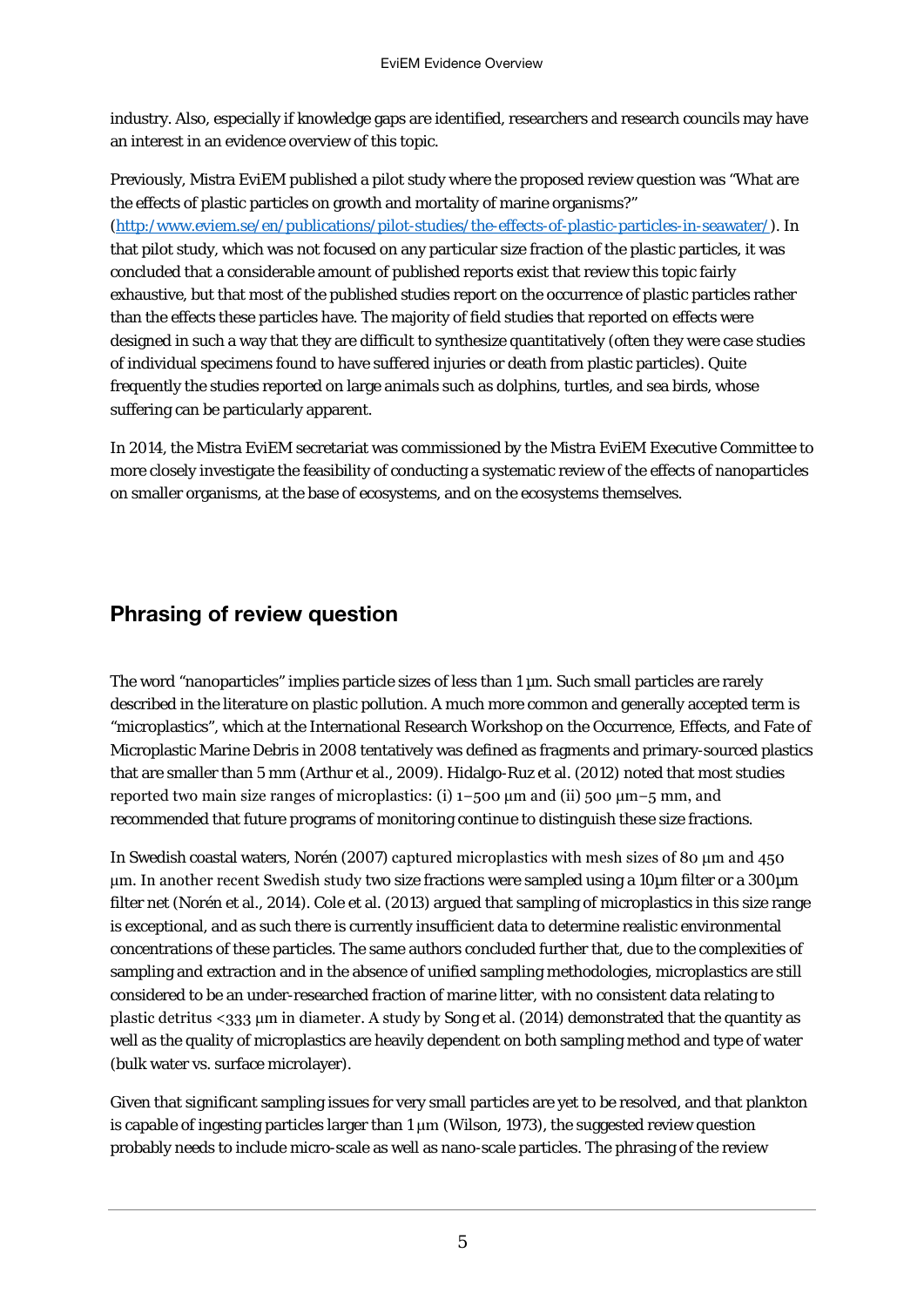question may thus be "What is the effect of nano- and microplastic particles on plankton and ecosystem functioning?"

The suggested review question contains the following PECO elements:

- Population/Subject: planktonic organisms (feeding by filtering, as scavenger and by particle engulfing, benthic filter feeders, benthic suspension feeders, benthic deposition feeders) and the ecosystems in which they live.
- Exposure: nano- and microscale plastic particles
- Comparator: no exposure
- Outcomes: changes in plankton communities and/or in ecosystem functioning

#### Methods

Searching for relevant literature and screening of identified articles have in some sense been systematic, although the searches have not been as comprehensive as usually is the case for EviEM systematic reviews. Only one literature database (Web of Science) has been used. No systematic search for grey literature has been carried out. However, bibliographies in review articles have been examined and searched for reports that were not captured by the searches in Web of Science. Furthermore, searches using the internet search engine Google have been performed. The table below shows used search strings in Web of Science and the number of hits they generated.

| <b>Search</b>  | <b>Search string</b>                                                            | <b>Hits</b> |
|----------------|---------------------------------------------------------------------------------|-------------|
|                | TOPIC: (nano* or micro*) and *plastic and (ecosystem or *plankton)              | 226         |
| $\overline{2}$ | TOPIC: (nano* or micro*) and *plastic and ecosystem and *plankton               | 20          |
| 3              | TOPIC: (nano* or micro*) and ecosystem and *plankton                            | 3 7 6 3     |
| 4              | TOPIC: (nano* or micro*) and ecosystem                                          | 28 641      |
| 5              | TOPIC: (nano* or micro*) and *plastic and *particle and (plankton or ecosystem) | 5           |
| 6              | TOPIC: particles and plankton                                                   | 1 1 8 4     |
| 7              | TOPIC: particles and "ecosystem functioning"                                    | 58          |
| 8              | TOPIC: particles and plankton and "ecosystem functioning"                       | 4           |

Table 1. Search strings used in Web of Science and corresponding search results (hits)<sup>1)</sup>.

1) Searches were performed 2014-09-22, but articles published more recently have also been considered in this overview.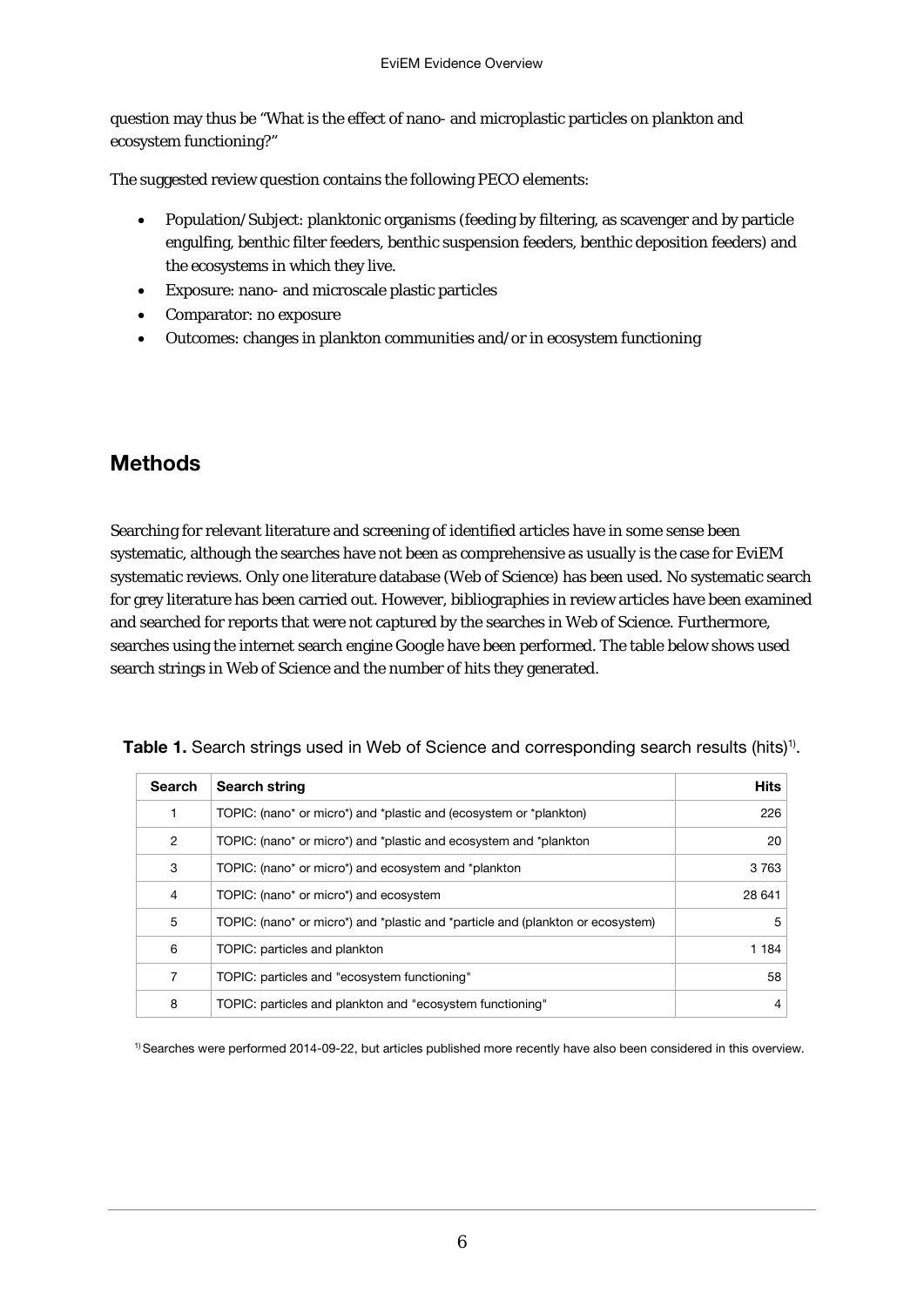#### Scientific basis

A recent review by Ivar do Sul and Costa (2014) has summarized peer-reviewed literature on microplastics in the marine environment. The authors categorized the literature according to main focus of the articles (see Table 2). The most relevant foci for the review question in this evidence overview are "microplastics in plankton samples" and "ingestion of microplastics by invertebrates". A closer look at these articles reveals that all articles in the first category (microplastics in plankton samples) are field studies. Marine pollution by synthetic fibres was first documented by Buchanan (1971). Carpenter and Smith (1972) documented pollution by plastic pellets and fragments. In one of the studies (Thompson et al., 2004) laboratory experiments were also carried out, where it was reported that microplastics were ingested by amphipods, lugworms, and barnacles. However, although potential effects of microplastics on plankton and ecosystems were discussed in most of the articles, none of the studies made any attempt to quantify or by any other means assess these effects. Collignon et al. (2012) argued that many aspects of the distribution of microplastics and their impact on the environment require further study, and that physiological effects related to plastic ingestion are poorly understood. Ingestion of plastic microparticles by filter feeders at the base of the food web is known to occur, but has not been quantified (Moore, 2008).

Table 2. Main focus of literature reviewed by Ivar do Sul and Costa (2014) displayed as number of articles in field- and laboratory-based studies. n=total number of articles in each category.

| <b>Main focus</b>                             | n        | <b>Field</b> | Lab | <b>Effects quantified</b><br>or assessed |
|-----------------------------------------------|----------|--------------|-----|------------------------------------------|
| Microplastics in plankton samples             | $25^{1}$ | 22           |     |                                          |
| Ingestion of microplastics by invertebrates   | 11       | 3            | 10  |                                          |
| Ingestion of microplastics by vertebrates     | 26       | 2)           | 2)  | 2)                                       |
| Microplastics in sediments                    | 22       | 2)           | 2)  | 2)                                       |
| Interactions of microplastics with pollutants | 17       | 2)           | 2)  | 2)                                       |

<sup>1)</sup> Three of the papers do not involve any plankton samples. <sup>2</sup>) Not checked in this evidence overview.

In the second category of literature in the Ivar do Sul and Costa (2014) review (ingestion by invertebrates) most of the studies were laboratory-based, and in 7 of these various effects, or end points, were quantified or assessed. Three studies also reported on field surveys, but effects on the biota were not assessed. The main findings in the studies focusing on ingestion of microplastics by invertebrates are compiled in Table 3. Only one study (Cole et al., 2013) examined ingestion by plankton, where it was shown that 7.3 μm microplastics (>4000 mL−1) significantly decreased algal feeding. According to the authors, findings imply that marine microplastic debris can negatively impact on zooplankton function and health.

The concentrations of nano- and microplastics used in most experiments are significantly higher than that observed in the marine environment. For example, in the study by Cole et al. (2013) concentrations of 4000-25000 polystyrene beads per ml were used, which, although the size fractions are slightly different, is 4-5 orders of magnitude greater than the highest concentration of synthetic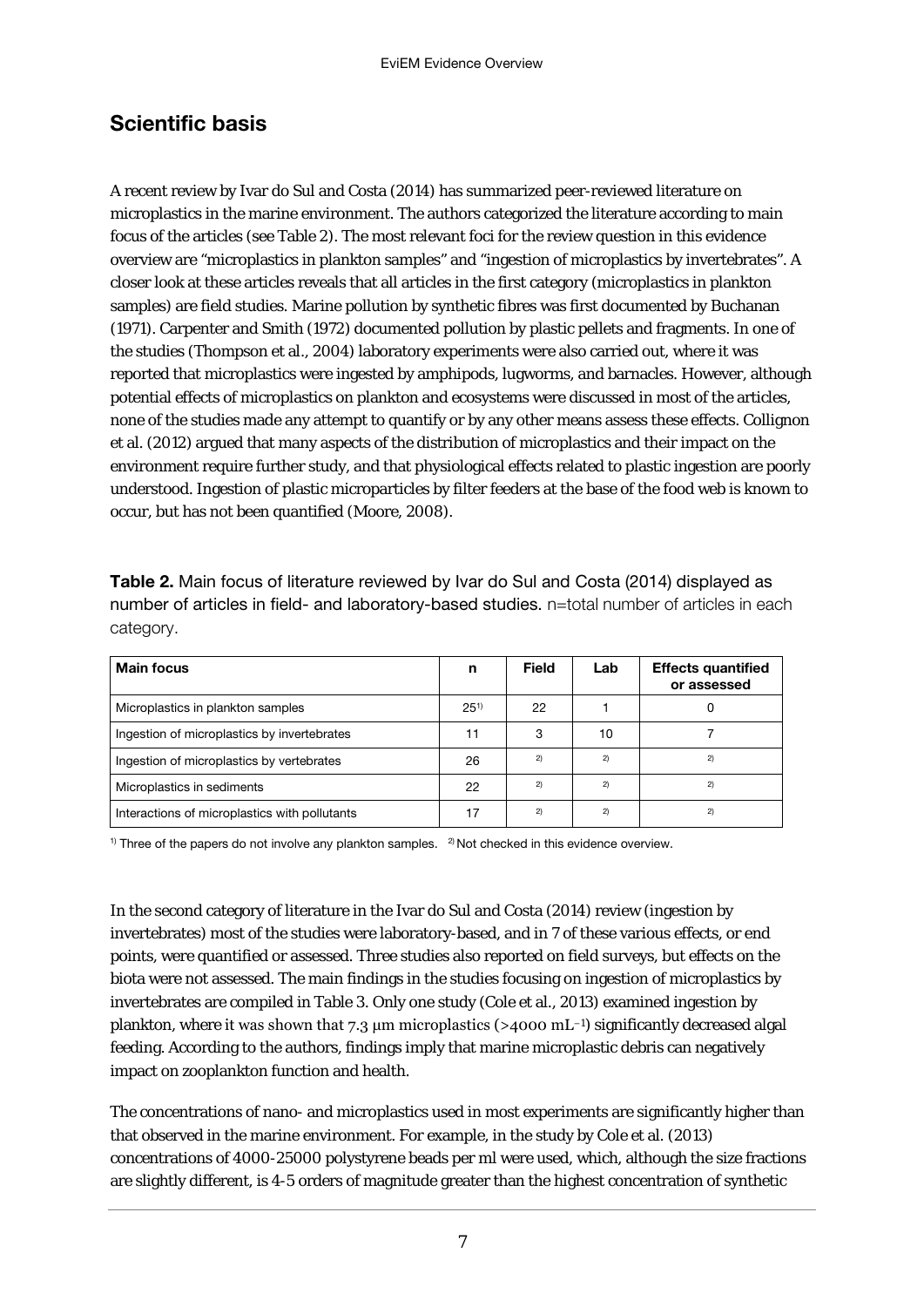|  |  |  | Table 3. Studies focusing on ingestion of microplastics by invertebrates. |
|--|--|--|---------------------------------------------------------------------------|

| Reference                           | <b>Field</b> | Lab | <b>Effects</b><br>quantified or<br>assessed | <b>Subject and main findings</b>                                                                                                                                                                                                                                                                                                                                               |
|-------------------------------------|--------------|-----|---------------------------------------------|--------------------------------------------------------------------------------------------------------------------------------------------------------------------------------------------------------------------------------------------------------------------------------------------------------------------------------------------------------------------------------|
| Thompson et al. (2004)              |              | X   |                                             | Amphipods (detritivores), lugworms (deposit feeders), and<br>barnacles (filter feeders). All organisms ingested<br>microplastics.                                                                                                                                                                                                                                              |
| Browne et al. (2008)                |              | X   | $\overline{X}$                              | Mussel (Mytilus edulis). No short-term effects of 0.51 g/l of<br>either 2 or 4-16 um PS were observed.                                                                                                                                                                                                                                                                         |
| Graham and Thompson<br>(2009)       |              | X   |                                             | Sea cucumbers (Thyonella gemmate, Holothuria floridana,<br>Holothuria grisea, Cucumaria frondosa). Ingestion of nylon<br>and PVC fragments were greater than predicted based on<br>plastic/sand grain ratios.                                                                                                                                                                  |
| Murray and Cowie<br>(2011)          | X            | X   |                                             | Nephrops. 83% of the individuals sampled in the Clyde Sea<br>contained plastics (predominately filaments) in their<br>stomachs.                                                                                                                                                                                                                                                |
| Braid et al. (2012)                 | X            |     |                                             | Stranded Humboldt squid (Dosidicus gigas) on Chesterman<br>Beach, Tofino, BC, Canada. Plastic pellets were present in<br>six out of 17 stomachs on one occasion and in two out of 13<br>stomachs on another occasion.                                                                                                                                                          |
| Wegner et al. (2012)                |              | Χ   | X                                           | Mussel (Mytilus edulis), PS nanoparticles (30 nm, 0.1-0.3 g/l),<br>Production of pseudo feces and reduced filtering activity may<br>in the long term lead to starvation.                                                                                                                                                                                                       |
| von Moos et al. (2012)              |              | X   | X                                           | Mussel (Mytilus edulis). <80 µm HDPE (2.5 g/l), significant<br>increase in the end point granulocytoma formation and a<br>significant decrease in lysosomal membrane stability (LMS).<br>No effects were observed for the biomarkers of oxyradical<br>damage (lipofuscin accumulation), disturbance in lipid<br>metabolism (neutral lipid content) and in the condition index. |
| Besseling et al. (2013)             |              | X   | $\mathsf{x}$                                | Lugworm (Arenicola marina), A positive relation was<br>observed between microplastic concentration in the<br>sediment and both uptake of plastic particles and weight loss<br>by A. marina. A reduction in feeding activity was observed at<br>a PS dose of 7.4% dry weight. A low PS dose of 0.074%<br>increased bioaccumulation of PCBs by a factor of 1.1-3.6.              |
| Cole et al. (2013)                  |              | X   | $\overline{X}$                              | Zooplankton (Copepoda, Tunicata, Euphausiacea,<br>Chaetognatha, Cnidaria, Mollusca, Decapoda). 7.3 µm<br>microplastics (>4000 mL-1) significantly decreased algal<br>feeding. Findings imply that marine microplastic debris can<br>negatively impact on zooplankton function and health.                                                                                      |
| <b>Farrell and Nelson</b><br>(2013) |              | X   | X                                           | Mussel (Mytilus edulis) and crab (Carcinus maenas), 0.5 um<br>PS spheres (approx. $10^9$ particles/I), the amount of<br>microplastic that transferred from Mytilus edulis to Carcinus<br>maenas was small.                                                                                                                                                                     |
| Ugolini et al. (2013)               | X            | X   | $\overline{\mathsf{x}}$                     | Sandhopper (Talitrus saltator), 10-45 µm PE spheres (10% by<br>weight in food), Preliminary investigations did not show any<br>consequence of microsphere ingestion on the survival<br>capacity in the laboratory. Sandhoppers can swallow<br>microplastic together with food even in natural conditions.                                                                      |

polymers found in Swedish coastal waters (Norén et al. (2014). In a recent study not included in the review by Ivar do Sul and Costa (2014), Besseling et al. (2014) showed that plastic nanoparticles affect growth of *Scenedesmus obliquus* and reproduction of *Daphnia magna* using between 0.22 and 103 mg nano-polystyrene per litre. The authors acknowledged that such plastic concentrations are much higher than presently reported for marine waters as well as freshwater. Bhattacharya et al. (2010) studied the physical adsorption of nano-sized plastic beads (20 nm, 0.08-0.8 mg/ml) onto two living algal species, *Chlorella* and *Scenedesmus*, and showed that the adsorption of plastic beads hindered algal photosynthesis, possibly through the physical blockage of light by the nanoparticles and obstructed CO2 and nutrient uptake pathways. It was also indicated that plastic adsorption promoted algal production of reactive oxygen species (ROSs are formed as natural by-products of normal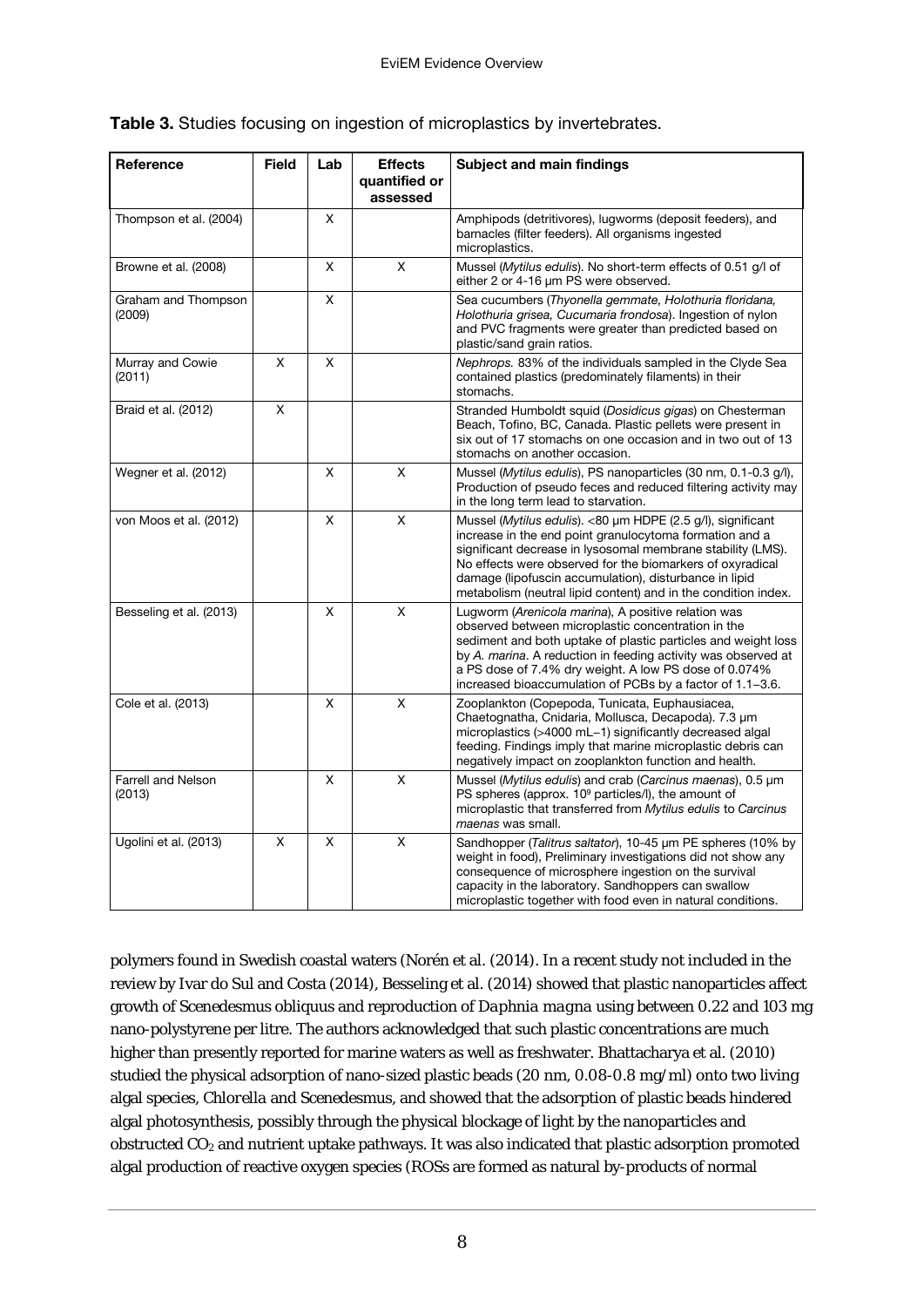metabolism, but levels may increase during environmental stress and cause damage to cell structure). Such algal responses to plastic exposure may have implications on the sustainability of the aquatic food chain. Wegner et al. (2012) studied the interaction between mussels (*Mytilus edulis*) and polystyrene nanoparticles (diam. 30 nm), and concluded that production of pseudo faeces (which expends energy) and reduced filtering activity may lead to starvation in the long term. These two studies (Bhattacharya et al. 2010; Wegner et al. 2012) were also laboratory experiments where the authors used significantly higher concentrations than can be expected to be found in the current marine environment.

A limited amount of additional information on the interaction of nanoparticles with biota is available, but apart from the studies already mentioned, most concerns non-organic, engineered nanoparticles such as oxides, metals, carbon nanotubes, and fullerenes. Although these have shown different levels of toxicity to algae (Hund-Rinke and Simon, 2006), zooplankton (Lovern and Klaper, 2006; Templeton et al., 2006), *Daphnia* sp. (Roberts et al., 2007), zebra fish embryos (Usenko et al., 2008; Zhu et al., 2007), bivalves (Gagne et al., 2008), fat-head minnows (Zhu et al., 2006), rainbow trout (Federici et al., 2007; Smith et al., 2007), and zebra fish (Asharani et al., 2008; Griffitt et al., 2008), the data cannot be reliably extrapolated to polymer nanoparticles (Andrady, 2011). Inorganic nanoparticles may carry some persistent organic pollutants (POPs) via surface sorption but plastic particles are expected to have much higher levels of both matrix-solubilised and adsorbed POPs.

Ingestion of microplastics has also been shown to occur in some earlier studies not included in the review by Ivar do Sul and Costa (2014) (e.g., by *Acartia tonsa* (Wilson, 1973), *Calanus pacificus* adults, copepodites and nauplii (Fernandez, 1979; Frost, 1977; Huntley et al., 1983), *Oxyrrhis marina* (Hammer et al., 1999), *Galeolaria caespito* larvae (Bolton and Havenhand, 1998), ciliates (Christaki et al., 1998; Juchelka and Snell, 1995), and by echinoderm larvae (Hart, 1991)). However, in most of these laboratory studies the main focus was on feeding behaviour and food selection mechanisms rather than on the fact that the particles were made of plastic and its possible effects.

In a laboratory study Chan and Witting (2012) investigated the impact of microplastics (90-106 µm) on salp feeding (salps are filter-feeding pelagic tunicates). They concluded that while microplastic ingestion is likely to occur in larger-sized salp subjected to a high microplastic concentration, clogging of feeding apparatuses is likely to occur in small-sized salp at medium to high microplastic concentrations. In both cases, the presence of pelagic microplastics is likely to have negative effects on survival, feeding efficiency, fecundity, and their role in the carbon cycle. More studies are needed to examine the biological and physiological consequences of microplastics ingestion by filter-feeders such as salp, as well as how these negative impacts may be magnified further up the food chain.

This evidence overview has also identified a small number of articles documenting transfer of microplastics between trophic levels in a food chain. In a field-based study, Eriksson and Burton (2003) suggested that microplastics were transferred from a pelagic fish species (*Electrona subaspera*) to fur seals (*Arctocephalus* spp.) on Macquarie Island, Australia. In a laboratory study, Farrell and Nelson (2013) showed that small amounts of microplastics were transferred from mussels (*Mytilus edulis*) to crabs (*Carcinus maenas*), and that microplastics can translocate to the haemolymph and tissues of the crab. Neither of these studies quantified any effects on the biota. However, effects have been documented in other studies. In a laboratory study by Mattsson et al. (2015), transfer of nanoparticles in the food chain algae (*Scenedesmus* sp.) – zooplankton (*Daphnia magna*) – fish (*Carassius carassius*) was investigated. The algae were exposed to 24 and 27 nm sulfonated polystyrene particles. The zooplankton were then allowed to feed on the algae, and finally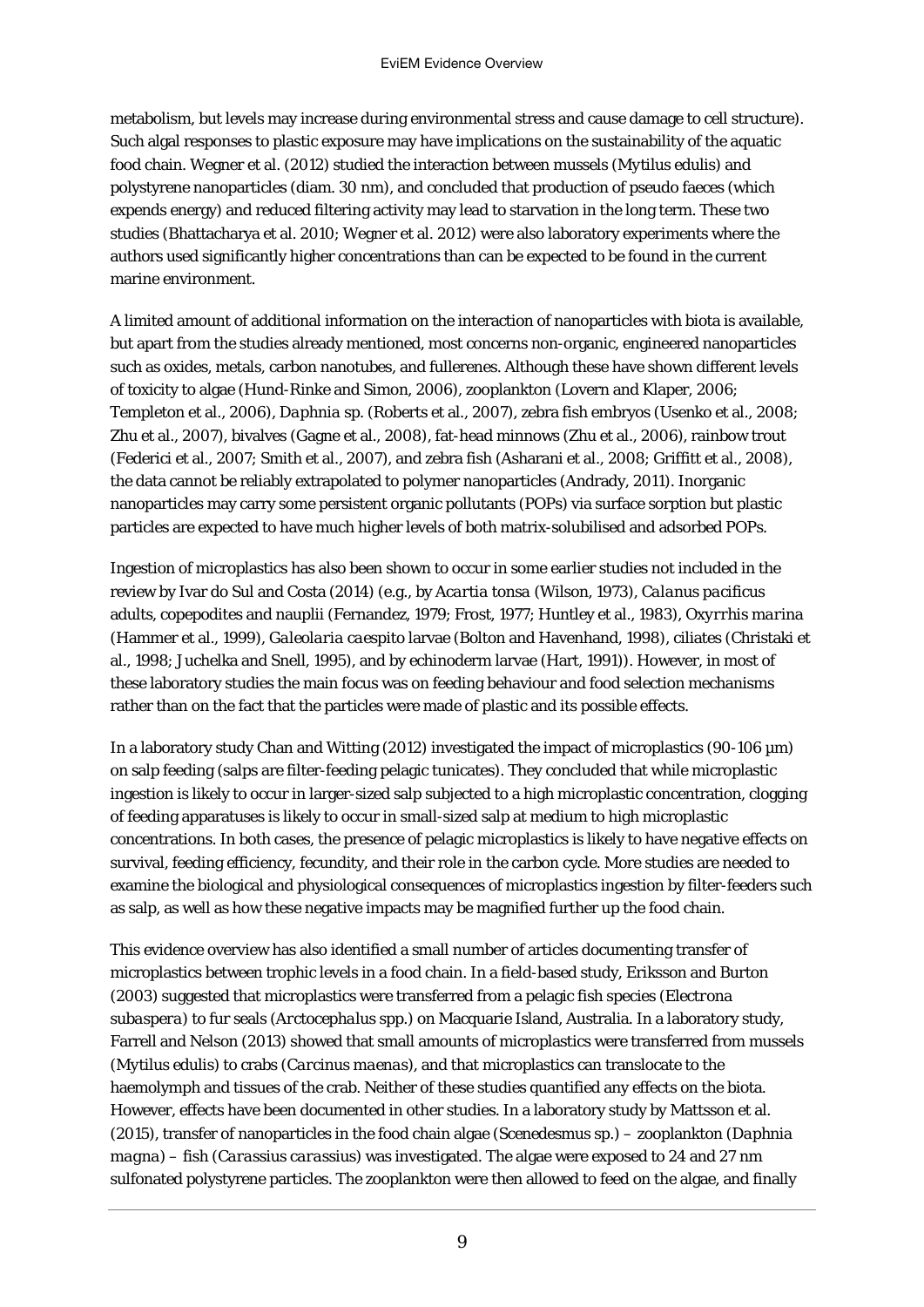the algae were fed to the fish. According to the study, fish feeding on plankton with plastic particles showed a different feeding behaviour compared to the control group. The nanoparticle-fed fish moved much more slowly and did not hunt as actively as did the control fish, resulting in feeding times almost twice as long for the nanoparticle-fed fish compared to the controls. The mean distance between the fish in each aquarium was smaller for the nanoparticle-fed fish than for the control fish. The nanoparticle-fed fish behaved more as a group during feeding and exhibited stronger shoaling behaviour than did the control fish. Another difference was observed in the swimming pattern during feeding. The control fish actively explored more of the aquaria when searching and hunting for food, whereas the nanoparticle-fed fish explored a smaller space. The study also showed metabolite changes in liver and muscle tissue among nanoparticle-fed fish, and that these fish exhibited morphological changes in brain and muscle tissue. Mattsson et al. (2015) argued that nanosized particles may have considerable effects on natural systems and ecosystem services derived from them. Changed behaviour and changed metabolism among fish, as a result of transfer of plastic nanoparticles in a food chain, was also demonstrated in a laboratory study by Cedervall et al. (2012). In this study 1-100 nm polystyrene particles were used. At least three independent metabolic parameters differed between control and test fish: the weight loss (possibly caused by an inhibited ability to utilize the energy reserves), the triglycerides:cholesterol ratio in blood serum, and the distribution of cholesterol between muscle and liver. This study also showed that the time it took the fish to consume 95% of the food presented to them was more than doubled for nanoparticle-exposed compared to control fish.

Aside from physical and chemical impacts, microplastics also have a potential role in providing a new hard-substrate habitat for rafting communities (Wright et al., 2013). Moore et al. (2001) found a monofilament line 10 cm below the sea surface to be colonised with diatoms and other microalgae. Recently, microplastics have been identified as an important oviposition resource for the pelagic insect *Halobates sericeus*, indicated by a positive correlation between *H. sericeus* eggs on microplastics and microplastic abundance (Goldstein et al., 2012). The authors concluded that population-level impacts of microplastics are largely unknown, but that changes in the population structure of *H. sericeus* may lead to ecosystem-wide consequences.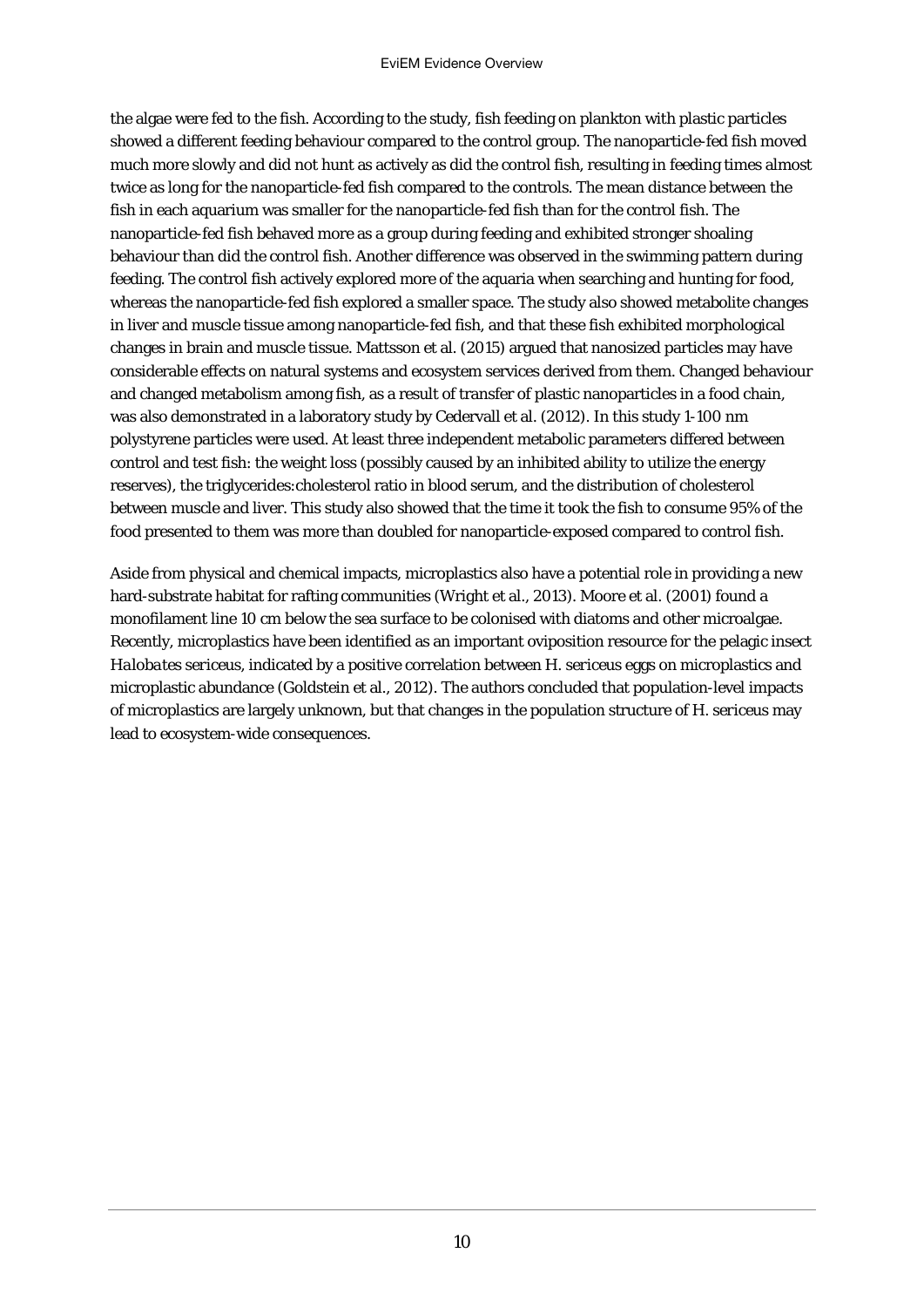#### **Conclusions**

Virtually all of the field studies of microplastics in the marine environment found in this evidence overview investigate the occurrence of such pollutants rather than their effects on marine biota. However, several authors discuss potential effects and express an urgent need to study them more thoroughly than has been done do date.

A limited number of laboratory studies have investigated effects of nano- and microplastic particles on plankton and other organisms at the base of the food web. However, most studies have used concentrations of plastic particles significantly higher than that recorded in the marine environment. The environmental relevance of these studies is therefore difficult to assess. Furthermore, no study found in this evidence overview has examined the significance of different shapes of particles. Most effect studies have used smooth and/or spherical particles, but it is possible that sharp and angular particles may cause other or larger effects at lower and more likely concentrations. No study has examined effects at a population or ecosystem level. However, a few studies have shown that trophic transfer of microplastics may occur both in the field and in laboratory, and in some laboratory studies it has been shown that negative effects on individuals at the highest trophic level occur.

At present, a systematic review of the effects of microplastics on plankton and ecosystem functioning seems to be infeasible due to the small volume of evidence. Existing studies are relatively few, and the majority has investigated different species and different outcomes, making it difficult to synthesize the body of evidence quantitatively. However, it may be feasible to produce a systematic map showing organisms and outcomes (end-points) investigated.

#### Acknowledgements

The preparation of this evidence overview was financed by the Mistra Council for Evidence-based Environmental Management (Mistra EviEM). EviEM is funded by the Swedish Foundation for Strategic Environmental Research (Mistra) and hosted by the Royal Swedish Academy of Sciences. The author wishes to thank Dr. Fredrik Norén for his insightful comments.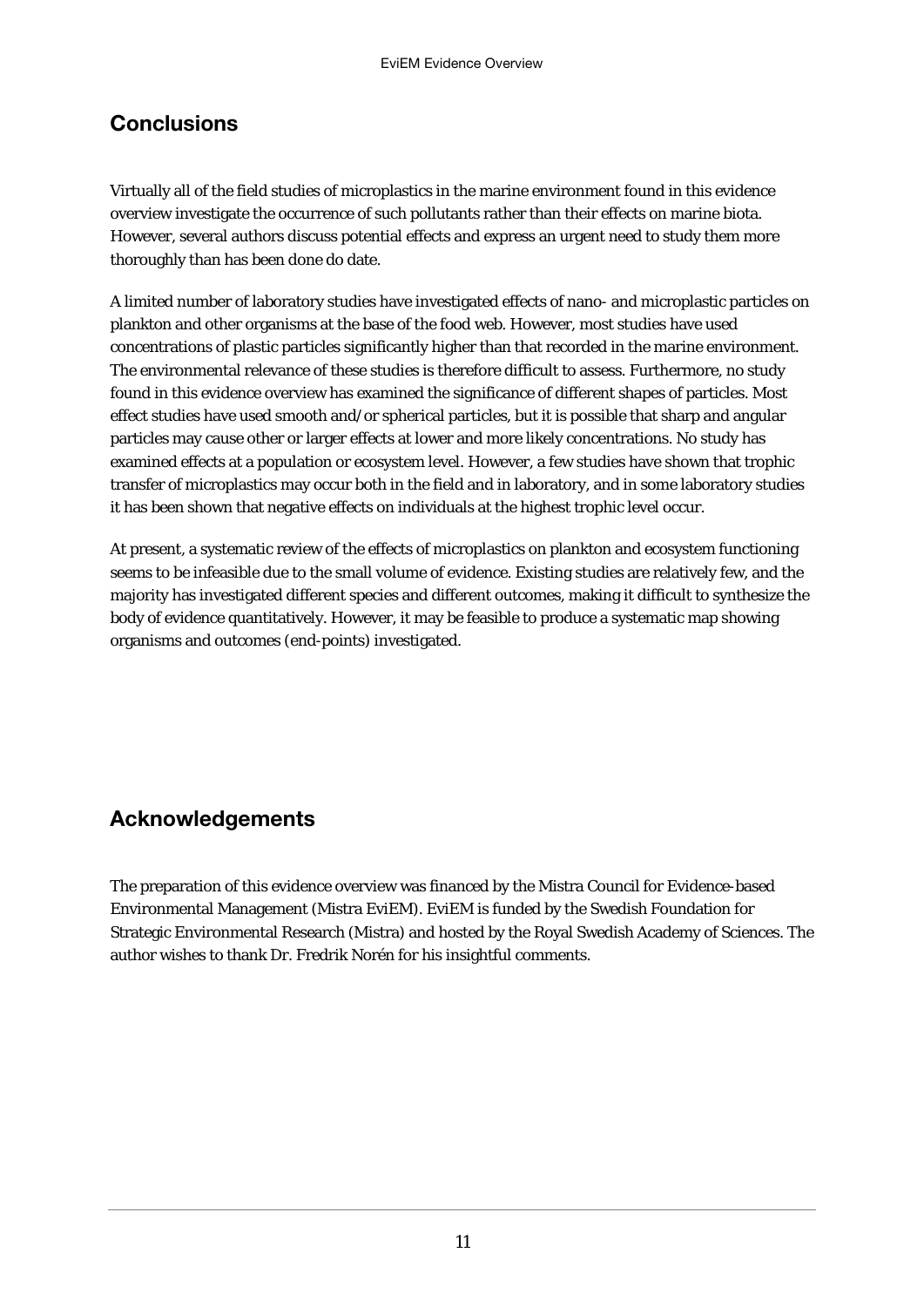#### References

- Allsopp, M., Walters, A., Santillo, D., Johnston, P., 2006. *Plastic Debris in the World's Ocean*s. Greenpeace, Amsterdam, The Netherlands.
- Andrady, A.L., 2011. Microplastics in the marine environment. *Marine Pollution Bulletin* **62,** 1596-1605.
- Arthur, C., Baker, J., Bamford, H., 2009. Proceedings of the International Research Workshop on the Occurrence, Effects and Fate of Microplastic Marine Debris. *NOAA Technical Memorandum* NOS-OR&R-30.
- Asharani, P.V., Wu, Y.L., Gong, Z.Y., Valiyaveettil, S., 2008. Toxicity of silver nanoparticles in zebrafish models. *Nanotechnology* **19,** 8pp.
- Besseling, E., Wang, B., Lurling, M., Koelmans, A.A., 2014. Nanoplastic Affects Growth of S. obliquus and Reproduction of D. magna. *Environmental Science & Technology* **48,** 12336-12343.
- Bhattacharya, P., Lin, S.J., Turner, J.P., Ke, P.C., 2010. Physical Adsorption of Charged Plastic Nanoparticles Affects Algal Photosynthesis. *J. Phys. Chem. C* **114,** 16556-16561.
- Bolton, T.F., Havenhand, J.N., 1998. Physiological versus viscosity-induced effects of an acute reduction in water temperature on microsphere ingestion by trochophore larvae of the serpulid polychaete Galeolaria caespitosa. *Journal of Plankton Research* **20,** 2153-2164.
- Buchanan, J.B., 1971. Pollution by synthetic fibres. *Marine Pollution Bulletin* **2,** 23.
- Carpenter, E.J., Smith, K.L., Jr., 1972. Plastics on the Sargasso sea surface. *Science* **175,** 1240-1241.
- Cedervall, T., Hansson, L.A., Lard, M., Frohm, B., Linse, S., 2012. Food Chain Transport of Nanoparticles Affects Behaviour and Fat Metabolism in Fish. *Plos One,* **7**(2).
- Chan, W.Y., Witting, J., 2012. The impact of microplastics on salp feeding in the tropical Pacific. *ANU Undergrad. Res. J.* **4**.
- Christaki, U., Dolan, J.R., Pelegri, S., Rassoulzadegan, F., 1998. Consumption of picoplankton-size particles by marine ciliates: Effects of physiological state of the ciliate and particle quality. *Limnology and Oceanography* **43,** 458-464.
- Cole, M., Lindeque, P., Fileman, E., Halsband, C., Goodhead, R., Moger, J., Galloway, T.S., 2013. Microplastic Ingestion by Zooplankton. *Environmental Science & Technology* **47,** 6646-6655.
- Collignon, A., Hecq, J.H., Galgani, F., Voisin, P., Collard, F., Goffart, A., 2012. Neustonic microplastic and zooplankton in the North Western Mediterranean Sea. *Marine Pollution Bulletin* **64,** 861-864.
- Engler, R.E., 2012. The Complex Interaction between Marine Debris and Toxic Chemicals in the Ocean. *Environmental Science & Technology* **46,** 12302-12315.
- Eriksson, C., Burton, H., 2003. Origins and biological accumulation of small plastic particles in fur seals from Macquarie Island. *Ambio* **32,** 380-384.
- Farrell, P., Nelson, K., 2013. Trophic level transfer of microplastic: Mytilus edulis (L.) to Carcinus maenas (L.). *Environmental Pollution* **177,** 1-3.
- Federici, G., Shaw, B.J., Handy, R.D., 2007. Toxicity of titanium dioxide nanoparticles to rainbow trout (Oncorhynchus mykiss): Gill injury, oxidative stress, and other physiological effects. *Aquatic Toxicology* **84,** 415-430.
- Fernandez, F., 1979. Particle selection in the nauplius of Calanus pacificus. *J. Plankton Res.* 1, 312-327.
- Frost, B.W., 1977. Feeding-behavior of calanus-pacificus in mixtures of food particles. *Limnology and Oceanography* **22,** 472-491.
- Gagne, F., Auclair, J., Turcotte, P., Fournier, M., Gagnon, C., Sauve, S., Blaise, C., 2008. Ecotoxicity of CdTe quantum dots to freshwater mussels: Impacts on immune system, oxidative stress and genotoxicity. *Aquatic Toxicology* **86,** 333-340.
- Goldstein, M.C., Rosenberg, M., Cheng, L., 2012. Increased oceanic microplastic debris enhances oviposition in an endemic pelagic insect. *Biology Letters* **8,** 817-820.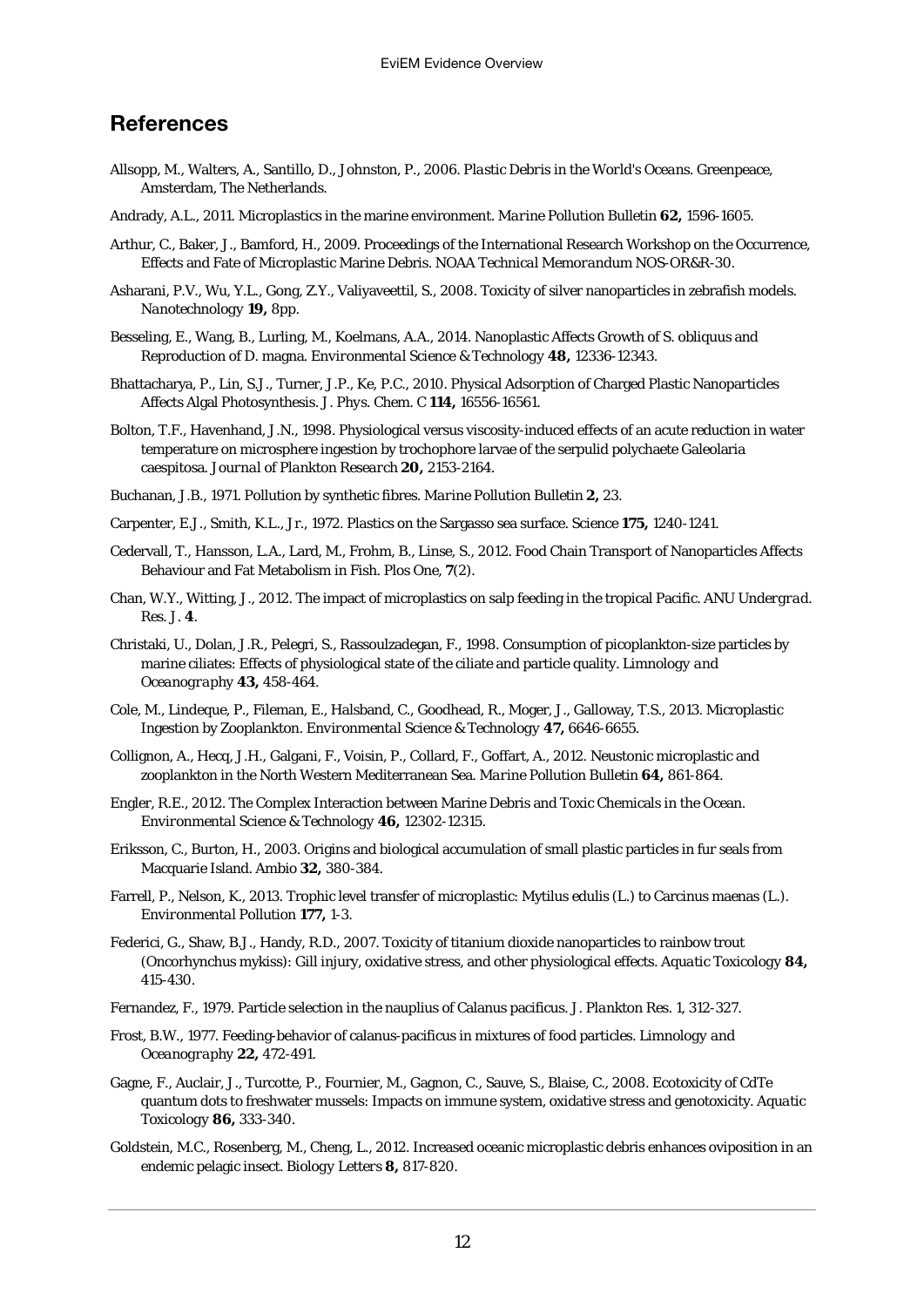- Griffitt, R.J., Luo, J., Gao, J., Bonzongo, J.C., Barber, D.S., 2008. Effects of particle composition and species on toxicity of metallic nanomaterials in aquatic organisms. *Environmental Toxicology and Chemistry* **27,** 1972- 1978.
- Hammer, A., Gruttner, C., Schumann, R., 1999. The effect of electrostatic charge of food particles on capture efficiency by Oxyrrhis marina dujardin (dinoflagellate). *Protist* **150,** 375-382.
- Hart, M.W., 1991. Particle captures and the method of suspension feeding by echinoderm larvae. *Biological Bulletin* **180,** 12-27.
- Hidalgo-Ruz, V., Gutow, L., Thompson, R.C., Thiel, M., 2012. Microplastics in the Marine Environment: A Review of the Methods Used for Identification and Quantification. *Environmental Science & Technology* **46,** 3060- 3075.
- Hund-Rinke, K., Simon, M., 2006. Ecotoxic effect of photocatalytic active nanoparticles TiO2 on algae and daphnids. *Environmental Science and Pollution Research* **13,** 225-232.
- Huntley, M.E., Barthel, K.G., Star, J.L., 1983. Particle rejection by calanus-pacificus discrimination between similarly sized particles. *Marine Biology* **74,** 151-160.
- Ivar do Sul, J.A., Costa, M.F., 2014. The present and future of microplastic pollution in the marine environment. *Environmental Pollution* **185,** 352-364.
- Jambeck, J.R., Geyer, R., Wilcox, C., Siegler, T.R., Perryman, M., Andrady, A., Narayan, R., Law, K.L., 2015. Plastic waste inputs from land into the ocean. *Science* **347,** 768-771.
- Juchelka, C.M., Snell, T.W., 1995. Rapid toxicity assessment using ingestion rate of cladocerans and ciliates. *Archives of Environmental Contamination and Toxicology* **28,** 508-512.
- Kukulka, T., Proskurowski, G., Moret-Ferguson, S., Meyer, D.W., Law, K.L., 2012. The effect of wind mixing on the vertical distribution of buoyant plastic debris. *Geophysical Research Letters* **39,** 6pp.
- Lovern, S.B., Klaper, R., 2006. Daphnia magna mortality when exposed to titanium dioxide and fullerene (C-60) nanoparticles. *Environmental Toxicology and Chemistry* **25,** 1132-1137.
- Mato, Y., Isobe, T., Takada, H., Kanehiro, H., Ohtake, C., Kaminuma, T., 2000. Plastic Resin Pellets as a Transport Medium for Toxic Chemicals in the Marine Environment. *Environmental Science & Technology* **35,** 318- 324.
- Mattsson, K. et al., 2015. Altered Behavior, Physiology, and Metabolism in Fish Exposed to Polystyrene Nanoparticles. *Environmental Science & Technology,* **49**: 553-561.
- Moore, C.J., 2008. Synthetic polymers in the marine environment: A rapidly increasing, long-term threat. *Environmental Research* **108,** 131-139.
- Murray, F., Cowie, P.R., 2011. Plastic contamination in the decapod crustacean Nephrops norvegicus (Linnaeus, 1758). *Marine Pollution Bulletin* **62,** 1207-1217.
- Norén, F., 2007. Small plastic particles in Coastal Swedish waters. KIMO Sweden, N-Research, Lysekil, http://www.google.se/url?sa=t&rct=j&q=&esrc=s&source=web&cd=1&cad=rja&ved=0CDwQFjAA&url=http %3A%2F%2Fwww.kimointernational.org%2FWebData%2FFiles%2FSmall%2520plastic%2520particles%252 0in%2520Swedish%2520West%2520Coast%2520Waters.pdf&ei=wjXdUrTLEOaLyQPanYHwAQ&usg=AFQj CNHORHRscEmf7Qff45w5Q0eCRYcICQ&bvm=bv.59568121,d.bGQ.
- Norén, F., Norén, K., Magnusson, K., 2014. *Marint mikroskopiskt skräp. Undersökning längs svenska västkusten 2013 & 2014*. Länsstyrelsen Västra Götalands Län, Rapport **2014:52**.
- Pascall, M.A., Zabik, M.E., Zabik, M.J., Hernandez, R.J., 2005. Uptake of polychlorinated biphenyls (PCBs) from an aqueous medium by polyethylene, polyvinyl chloride, and polystyrene films*. Journal of Agricultural and Food Chemistry* **53,** 164-169.
- PlasticsEurope, 2013. Plastics the Facts 2013. Plastics Europe, Brussels , Belgium http://www.plasticseurope.org/cust/documentrequest.aspx?DocID=59108.
- Roberts, A.P., Mount, A.S., Seda, B., Souther, J., Qiao, R., Lin, S.J., Ke, P.C., Rao, A.M., Klaine, S.J., 2007. In vivo biomodification of lipid-coated carbon nanotubes by Daphnia magna. *Environmental Science & Technology* **41,** 3025-3029.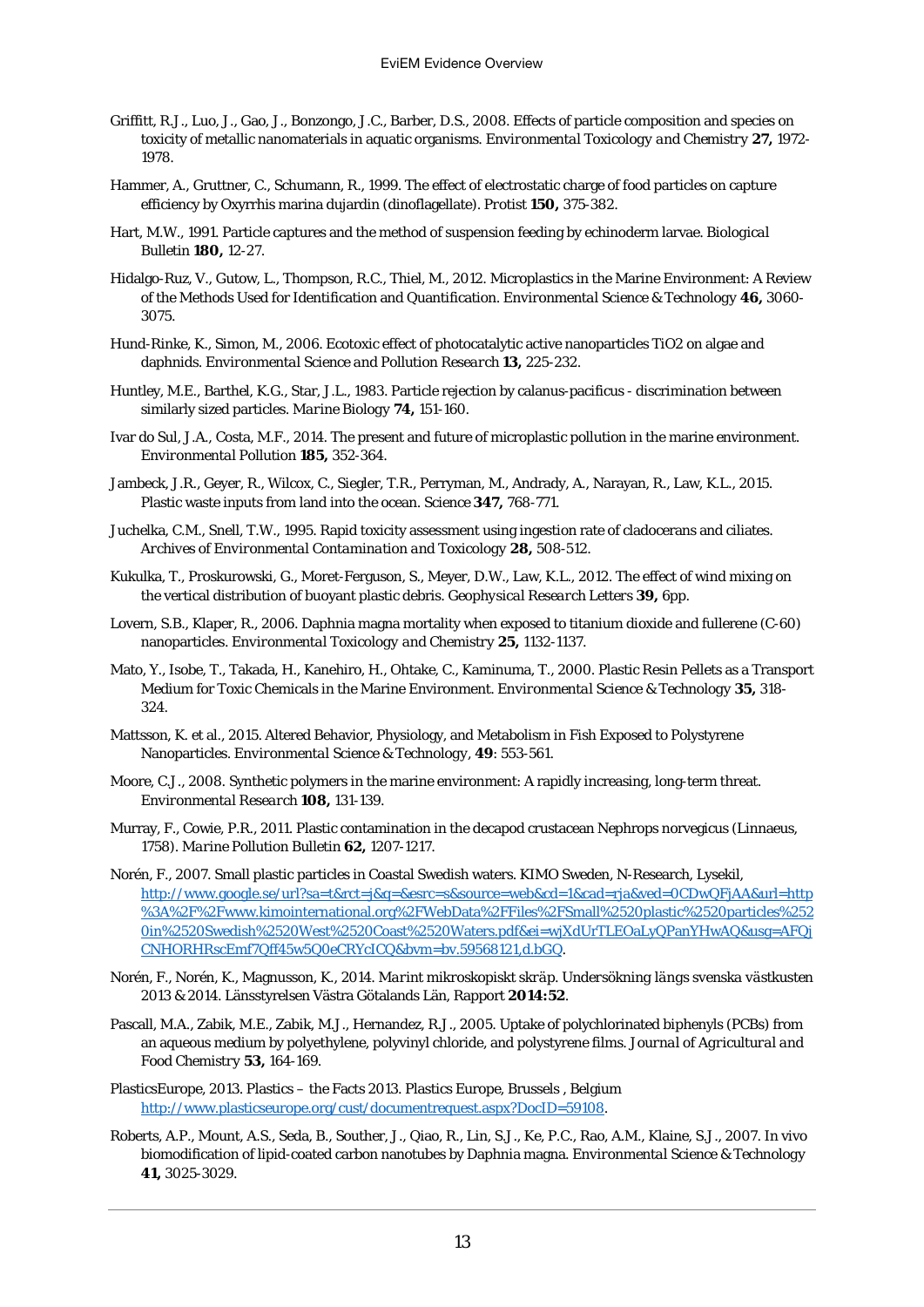- Rochman, C.M., Hoh, E., Kurobe, T., Teh, S.J., 2013. Ingested plastic transfers hazardous chemicals to fish and induces hepatic stress. *Sci. Rep*. **3,** 7pp.
- Smith, C.J., Shaw, B.J., Handy, R.D., 2007. Toxicity of single walled carbon nanotubes to rainbow trout, (Oncorhynchus mykiss): Respiratory toxicity, organ pathologies, and other physiological effects. *Aquatic Toxicology* **82,** 94-109.
- Song, Y.K., Hong, S.H., Jang, M., Kang, J.-H., Kwon, O.Y., Han, G.M., Shim, W.J., 2014. Large Accumulation of Micro-sized Synthetic Polymer Particles in the Sea Surface Microlayer. *Environmental Science & Technology* **48,** 9014-9021.
- Templeton, R.C., Ferguson, P.L., Washburn, K.M., Scrivens, W.A., Chandler, G.T., 2006. Life-cycle effects of single-walled carbon nanotubes (SWNTs) on an estuarine meiobenthic copepod. *Environmental Science & Technology* **40,** 7387-7393.
- Teuten, E.L., Rowland, S.J., Galloway, T.S., Thompson, R.C., 2007. Potential for plastics to transport hydrophobic contaminants. *Environmental Science & Techn*ology **41,** 7759-7764.
- Teuten, E.L., Saquing, J.M., Knappe, D.R.U., Barlaz, M.A., Jonsson, S., Bjorn, A., Rowland, S.J., Thompson, R.C., Galloway, T.S., Yamashita, R., Ochi, D., Watanuki, Y., Moore, C., Pham, H.V., Tana, T.S., Prudente, M., Boonyatumanond, R., Zakaria, M.P., Akkhavong, K., Ogata, Y., Hirai, H., Iwasa, S., Mizukawa, K., Hagino, Y., Imamura, A., Saha, M., Takada, H., 2009. Transport and release of chemicals from plastics to the environment and to wildlife. *Philosophical Transactions of the Royal Society B-Biological Sciences* **364,** 2027-2045.
- Thompson, R.C., Olsen, Y., Mitchell, R.P., Davis, A., Rowland, S.J., John, A.W.G., McGonigle, D., Russell, A.E., 2004. Lost at sea: Where is all the plastic? *Science* **304,** 838-838.
- Usenko, C.Y., Harper, S.L., Tanguay, R.L., 2008. Fullerene C-60 exposure elicits an oxidative stress response in embryonic zebrafish. *Toxicology and Applied Pharmacology* **229,** 44-55.
- Van Cauwenberghe, L., Vanreusel, A., Mees, J., Janssen, C.R., 2013. Microplastic pollution in deep-sea sediments. *Environmental Pollution* **182,** 495-499.
- Ward, J.E., Kach, D.J., 2009. Marine aggregates facilitate ingestion of nanoparticles by suspension-feeding bivalves. *Marine Environmental Research* **68,** 137-142.
- Wegner, A., Besseling, E., Foekema, E.M., Kamermans, P., Koelmans, A.A., 2012. Effects of nanopolystyrene on the feeding behavior of the blue mussel (Mytilus edulis L.). *Environmental Toxicology and Chemistry* **31,** 2490-2497.
- Wilson, D.S., 1973. Food size selection among copepods. *Ecology* **54,** 909-914.
- Wright, S.L., Thompson, R.C., Galloway, T.S., 2013. The physical impacts of microplastics on marine organisms: A review. *Environmental Pollution* **178,** 483-492.
- Zhu, S.Q., Oberdorster, E., Haasch, M.L., 2006. Toxicity of an engineered nanoparticle (fullerene, C-60) in two aquatic species, Daphnia and fathead minnow. *Marine Environmental Research* **62,** S5-S9.
- Zhu, X.S., Zhu, L., Li, Y., Duan, Z.H., Chen, W., Alvarez, P.J.J., 2007. Developmental toxicity in zebrafish (Danio rerio) embryos after exposure to manufactured nanomaterials: Buckminsterfullerene aggregates (nC(60)) and fullerol. *Environmental Toxicology and Chemistry* **26,** 976-979.